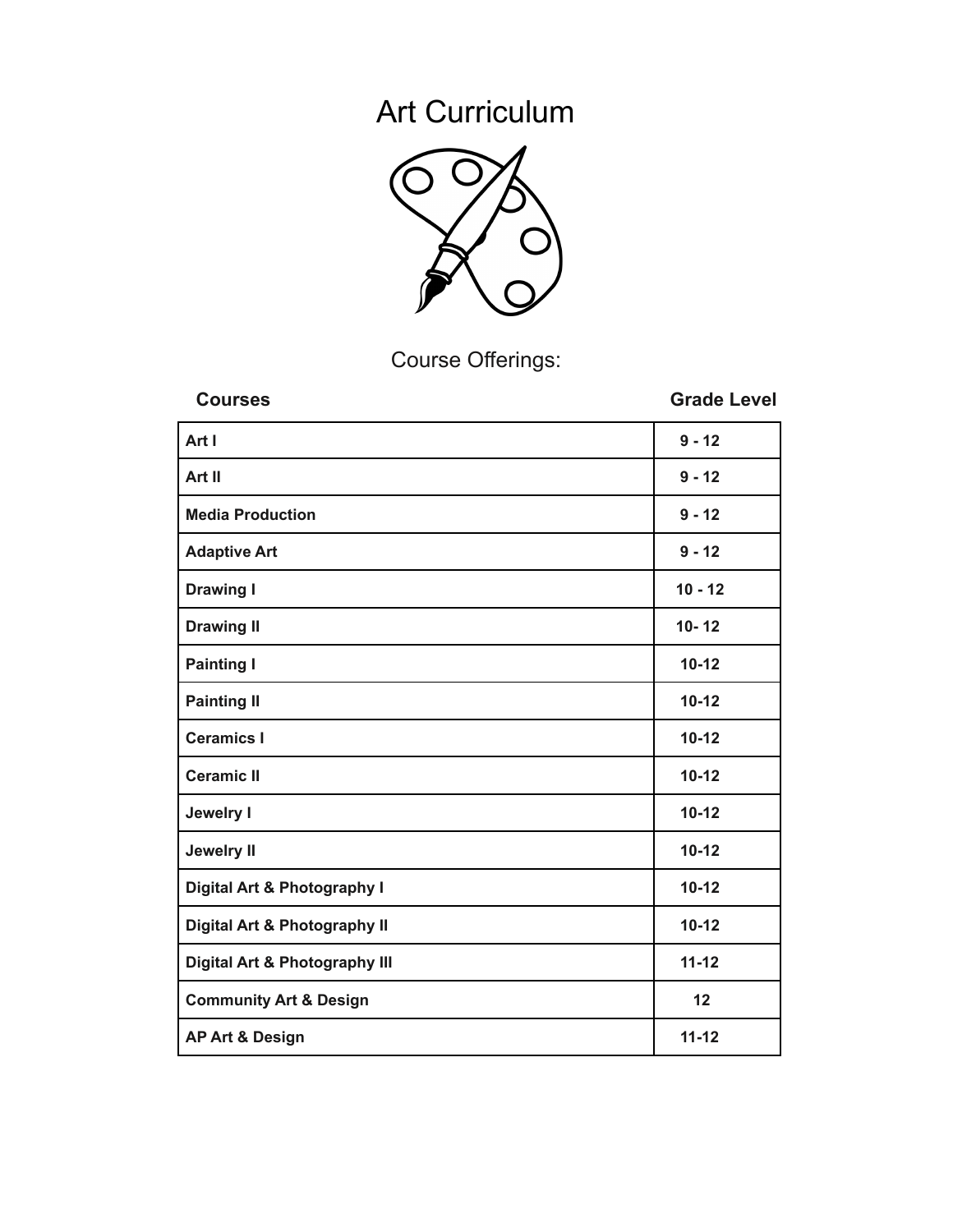**The Nordonia High School Art Curriculum is designed to provide foundation courses for students who plan to further their art careers after graduation from high school by enrolling in an institution of higher learning, provide a student with pre-vocational skills prior to entry into such two-year (11th-12th grade) CVCC programs as Digital Design, Media Technology and Graphic Imaging Technology, to satisfy the Fine Art graduation requirements or to meet the interests of the students for leisure time fulfillment**.

|                                          | <b>Art Sequence for 2D Interests</b>                                                    |                   | <b>Art Sequence for Serious Art Interests</b>                                                             |
|------------------------------------------|-----------------------------------------------------------------------------------------|-------------------|-----------------------------------------------------------------------------------------------------------|
| Year 1                                   | $\cdot$ Art I                                                                           | Year 1            | • Art I<br>• Art II                                                                                       |
| Year <sub>2</sub>                        | • Drawing I<br>• Painting I<br>* Digital Art &<br>* Photography I<br>* Media Production | Year <sub>2</sub> | • Drawing I<br>• Painting I<br>• Digital Art & Photography I                                              |
| Year <sub>3</sub><br>and 4               | • Drawing II<br>• Painting II<br>. Digital Art & Photo II & III<br>• AP Art & Design    |                   |                                                                                                           |
| Art Sequence for 3D and Crafts Interests |                                                                                         |                   | • Drawingll                                                                                               |
| Year 1                                   | • Art II                                                                                | Year 3            | • Painting II<br>• AP Art & Design                                                                        |
| Year <sub>2</sub>                        | • Ceramics I<br>• Ceramics II                                                           |                   | • Ceramics I OR Digital Art & Photo II<br>• Jewelry                                                       |
|                                          | • Painting I                                                                            |                   |                                                                                                           |
| Year 3<br>and 4                          | • Jewelry<br>• Jewelry II<br>• Painting II<br>• AP Art & Design                         | Year <sub>4</sub> | • AP Art & Design<br>· Digital Art & Photo III OR Ceramics II<br>• Jewelry II<br>• Community Art & Design |

#### **Art I Course Number: 7111 Credit: .5 Length: semester Grades: 9 – 12**

*\* This course is a recommended pre-requisite for Painting I and Drawing I*

Art I is a foundation course designed for students to develop a working knowledge of basic art concepts and techniques in 2-dimensional form. Many art mediums will be explored including those in drawing, painting, and 2-dimensional concepts. Students will have the opportunity to develop skills and creativity throughout this semester course. This fulfills part of the fine arts requirement for graduation and is a recommended prerequisite for Drawing I and Painting I.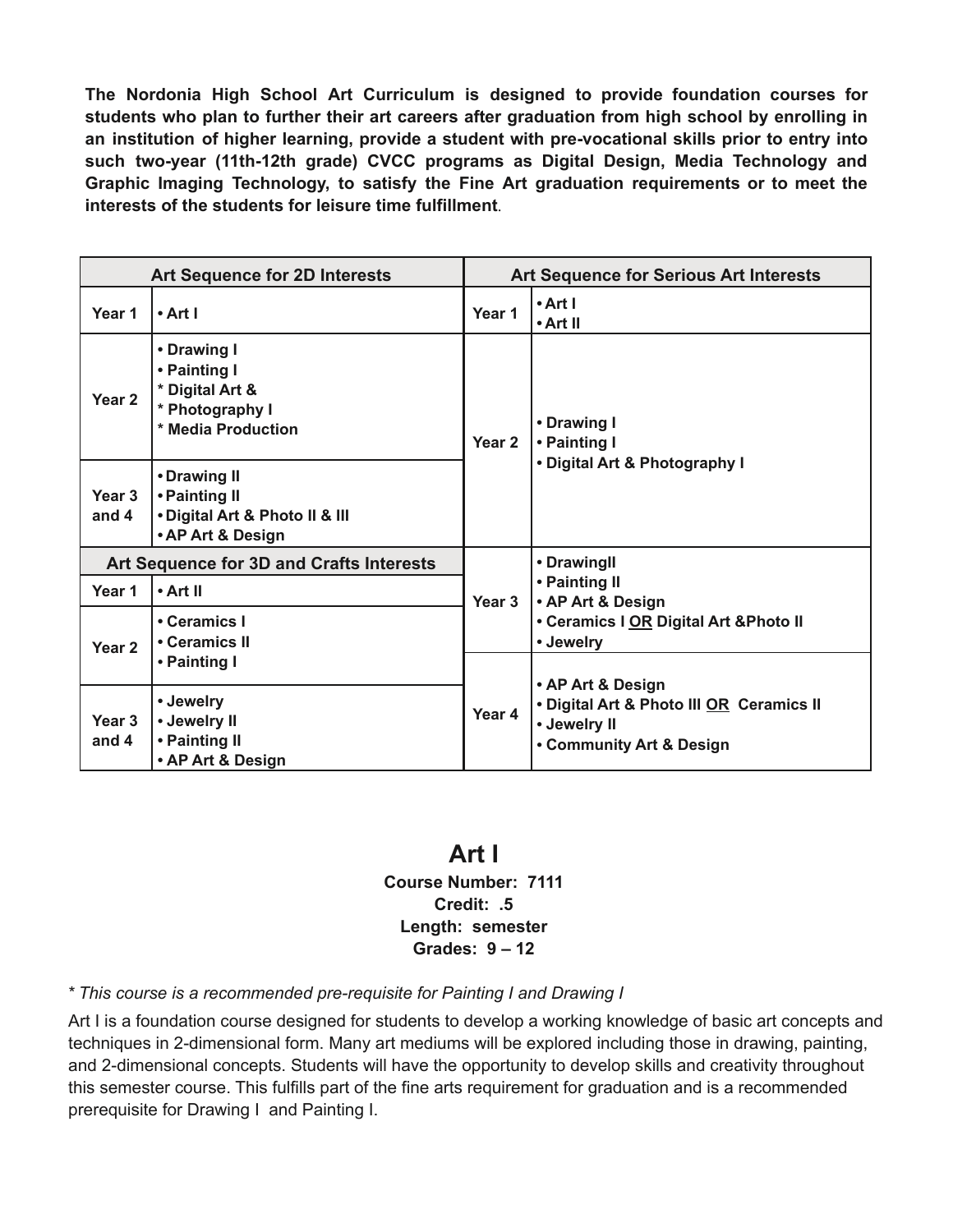#### **Art II**

**Course Number: 7112 Credit: .5 Length: semester Grades: 9 – 12**

*\* This course is a recommended pre-requisite for Jewelry, Ceramics I.*

Art II is a foundation course designed for students to develop a working knowledge of basic art concepts and techniques in 3-dimensional arts and crafts. Many art mediums will be explored including those in ceramics, sculpture, printmaking, fibers, and mixed media. Students will have the opportunity to develop skills and creativity throughout this semester course. This fulfills part of the fine arts requirement for graduation and is a recommended prerequisite for Ceramics I and Jewelry.

#### **Media Production**

**Course Number: 1160 Credit: 1.0 Length: year Grades: 9 – 12**

Do you ever wonder how the videos on social media and YouTube get made? Do you want to know what goes into making a Podcast? Media Production is a class that explores audio and visual/digital media. Students will learn and practice the following: interviewing, broadcast writing, script writing, and how to produce video and audio works from idea to completion. Other areas of work include: camera work, teleprompting, directing, video and sound editing. Students will develop skills and strategies to interpret media and learn to apply appropriate photos, film clips and images as they create a variety of products. Explore real-life opportunities and experiences!

#### **Adaptive Art Course Number: 9865 Credit: .5 Length: year Grades: 9 – 12**

This course is designed to provide students with special needs specialized instruction in visual arts skills and techniques alongside their general education peers. The course will allow students with special needs to spend time learning and interacting with their general education peers while participating in the artmaking process. This will allow students much needed time to be creative and express themselves through visual arts. General education students will acquire skills in art techniques as well as leadership skills through aiding and instructing.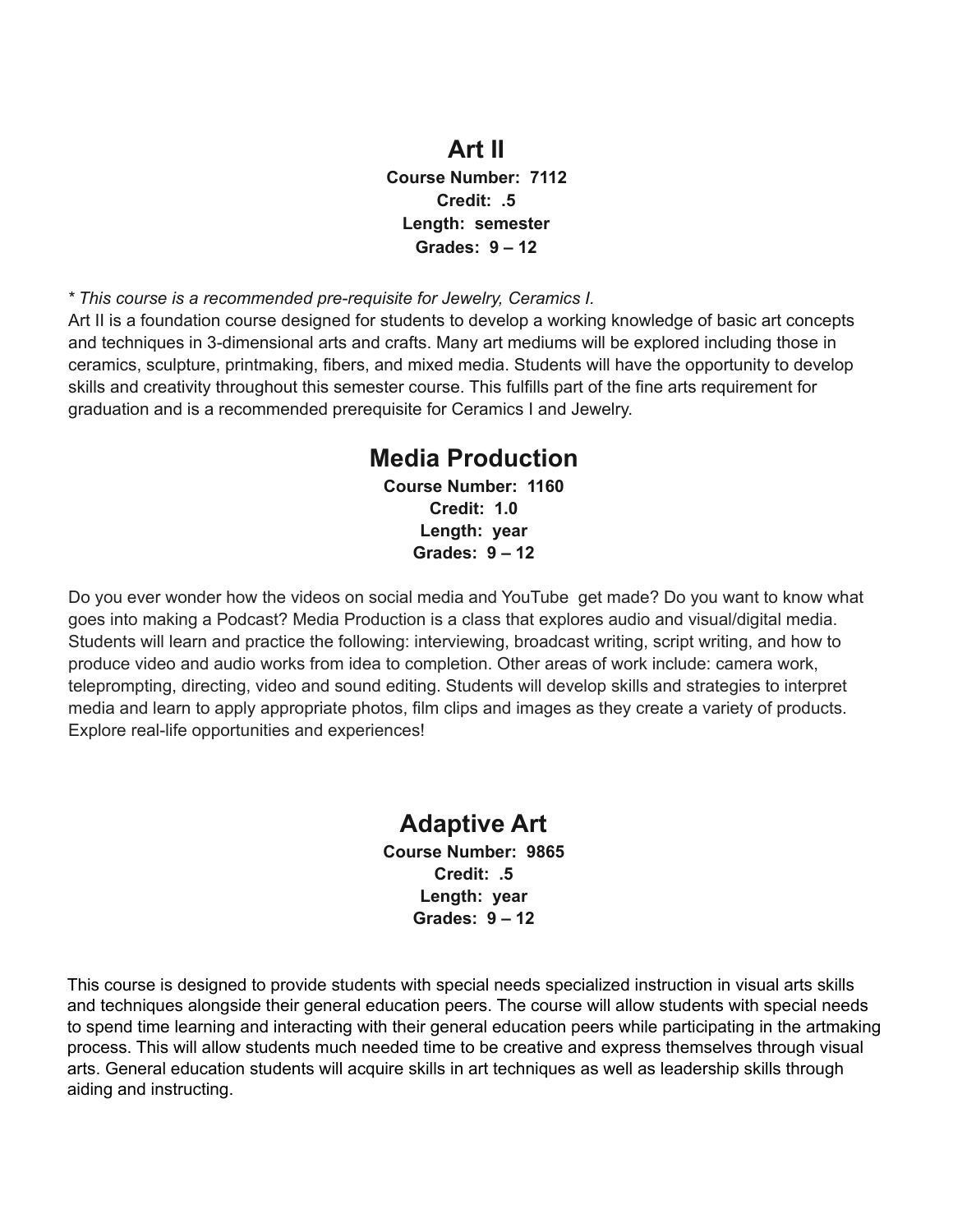### **Jewelry I**

#### **Course Number: 7212 Credit: .5 Length: semester Recommended Prerequisite: Art II Grades: 10 – 12**

This course will explore concepts and techniques in the craft of jewelry and enameling. Students will learn a variety of techniques in jewelry making, including beadwork, ceramic jewelry, surface embellishment, in addition to enameling techniques. Art historical periods and current trends will be learned and discussed. Students will learn and build upon art terminology in the craft.

# **Drawing I**

**Course Number: 7221 Credit: .5 Length: semester Grades: 10 – 12 Recommended Prerequisite: Art I**

This course will explore techniques in observational drawing and illustration that include working in pencil, charcoal, pen and ink, colored pencil, marker, and other various drawing mediums. Students will spend the first part of the course learning to draw realistically while exploring the different media. They will then gradually transition toward illustrating which includes techniques in cartooning, design, and story imaging. Still life, portraits, anatomy, caricatures, cartoon characters, comics, perspective drawing, and figure drawing are some of the themes that will be examined during this course.

# **Painting I**

**Course Number: 7231 Credit: .5 Length: semester Grades: 10 – 12 Recommended Prerequisite: Art I**

This course will explore a variety of techniques in painting and the use of pastels (soft and oil). This course allows students to study the elements and principles of design, particularly color and how to use color to express themes, emotions, and issues in artworks. Self-portraits, landscapes, and still lifes are explored in addition to art historical periods and current trends in art. Students will learn and build upon terminology that will enable them to respond to their work as well as the work of others. Perfecting techniques and creativity will be encouraged.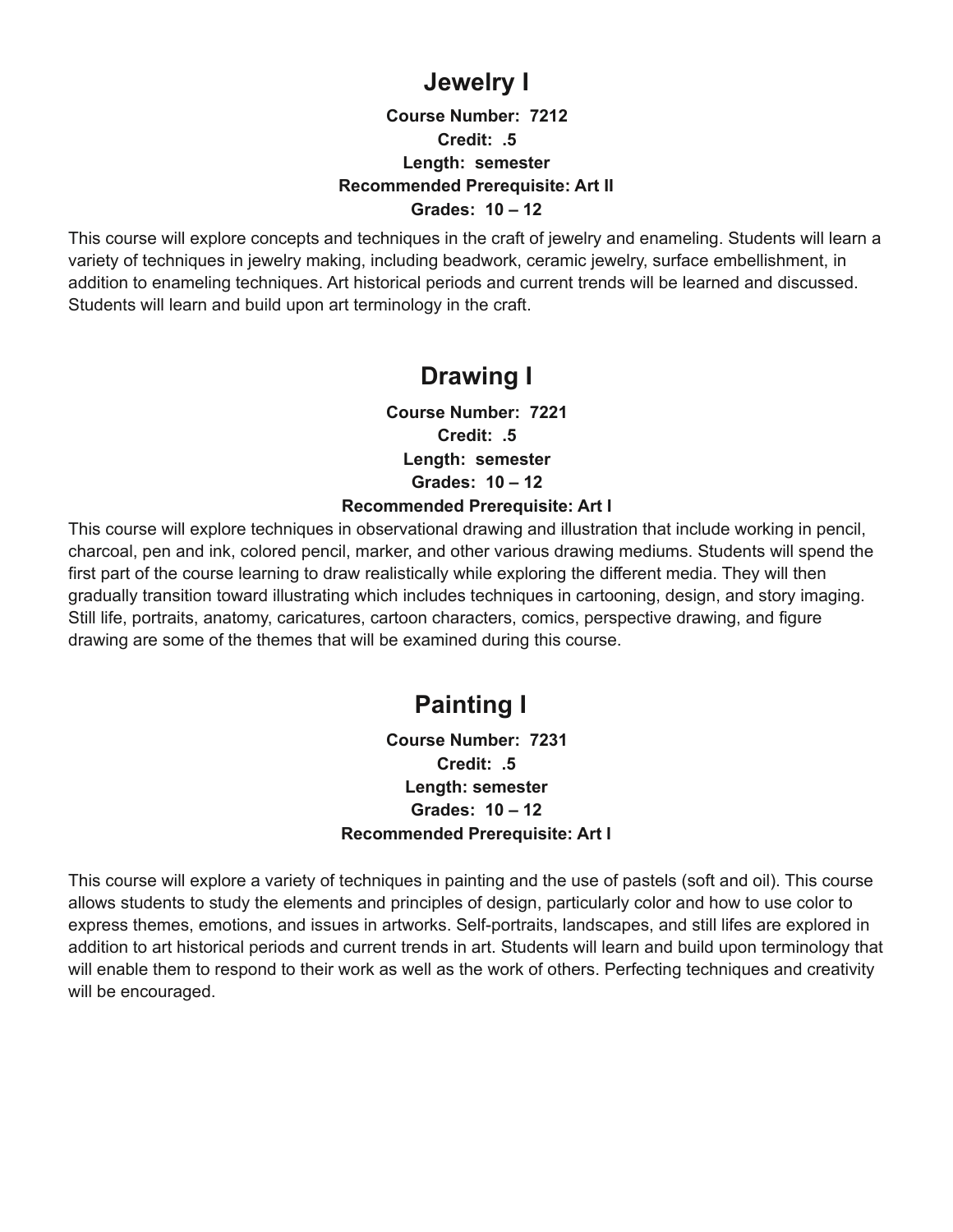### **Ceramics I**

**Course Number: 7241 Credit: .5 Length: semester Grades: 10 – 12**

#### **Recommended Prerequisite: Art II**

Ceramics is a .5 credit course that focuses in-depth on ceramic and sculptural media. Elements and Principles of Art will be incorporated, with Form, Space, Color and Texture having particular emphasis. The course will focus on a variety of topics that include but are not limited to: Clay hand-building techniques, glazing and firing processes, plaster carving, wire sculpture, and paper mache.

#### **Jewelry II**

**Course Number: 7213 Credit: .5 Length: semester Grades: 10 – 12 Prerequisite: Jewelry I**

This course will continue to explore concepts and techniques in the craft of jewelry-making, delving into more advanced content and materials in beadworking, surface embellishment, enameling, small scale glass fusing, metalworking, and technology. Jewelry-making in the 21st century will be explored as well as career opportunities.

### **Drawing II**

**Course Number: 7351 Credit: .5 Length: semester Grades: 11 – 12 Prerequisite: Drawing I**

This is a course designed for serious art students. The course is dedicated to further exploring and developing skills in drawing while exploring drawing surfaces, social issues, and developing personal artistic style. The course is intended to address a very broad interpretation of drawing issues and media.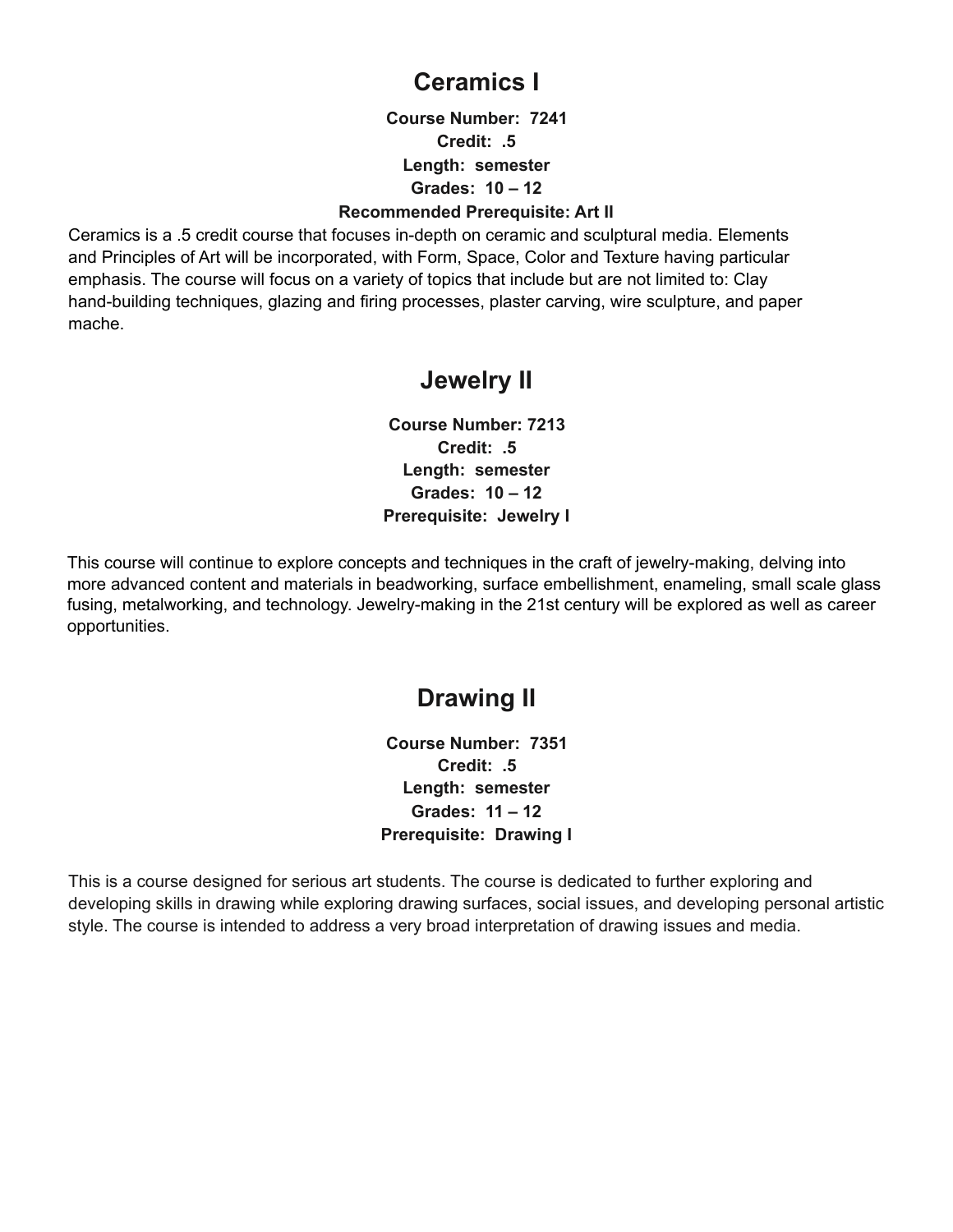## **Painting II**

**Course Number: 7361 Credit: .5 Length: Semester Grades: 11 – 12**

#### **Prerequisite: Painting I**

This course is for students who have successfully completed Painting I and would like to further develop skills and creativity in this media. Students will work in larger formats and with more complex techniques to create a more personal style with their work.

### **Ceramics II**

**Course number: 7421 Credit: .5 Length: semester Grades: 11 – 12 Prerequisite: Ceramics I**

Students will be working on an advanced level and must have the ability to do basic hand-building techniques. They will have an opportunity to concentrate on a specific glaze techniques and clay construction methods. They will also focus on the sculptural aspects of ceramics and the historical significance of clay. May choose from: hand built pottery, thrown pots, or clay sculpture.

### **Digital Art & Photography I**

**Course Number: 7500 Credit: .5 Length: semester Grades: 10 – 12**

This course is designed to provide students with the study of art elements and principles of design through the medium of photography. Students will learn how to use digital SLR cameras and point-and-shoot digital cameras. Using computers and state of the art computer software and Adobe Photoshop, students will learn how to plan and produce compositions that demonstrate an understanding of composition, color and visual impact. Students will have the opportunities to utilize digital cameras, a flatbed scanner, negative scanner and computer software and output work on laser printers and professional quality inkjet printers. **Access to at least a digital point-and-shoot camera is required.**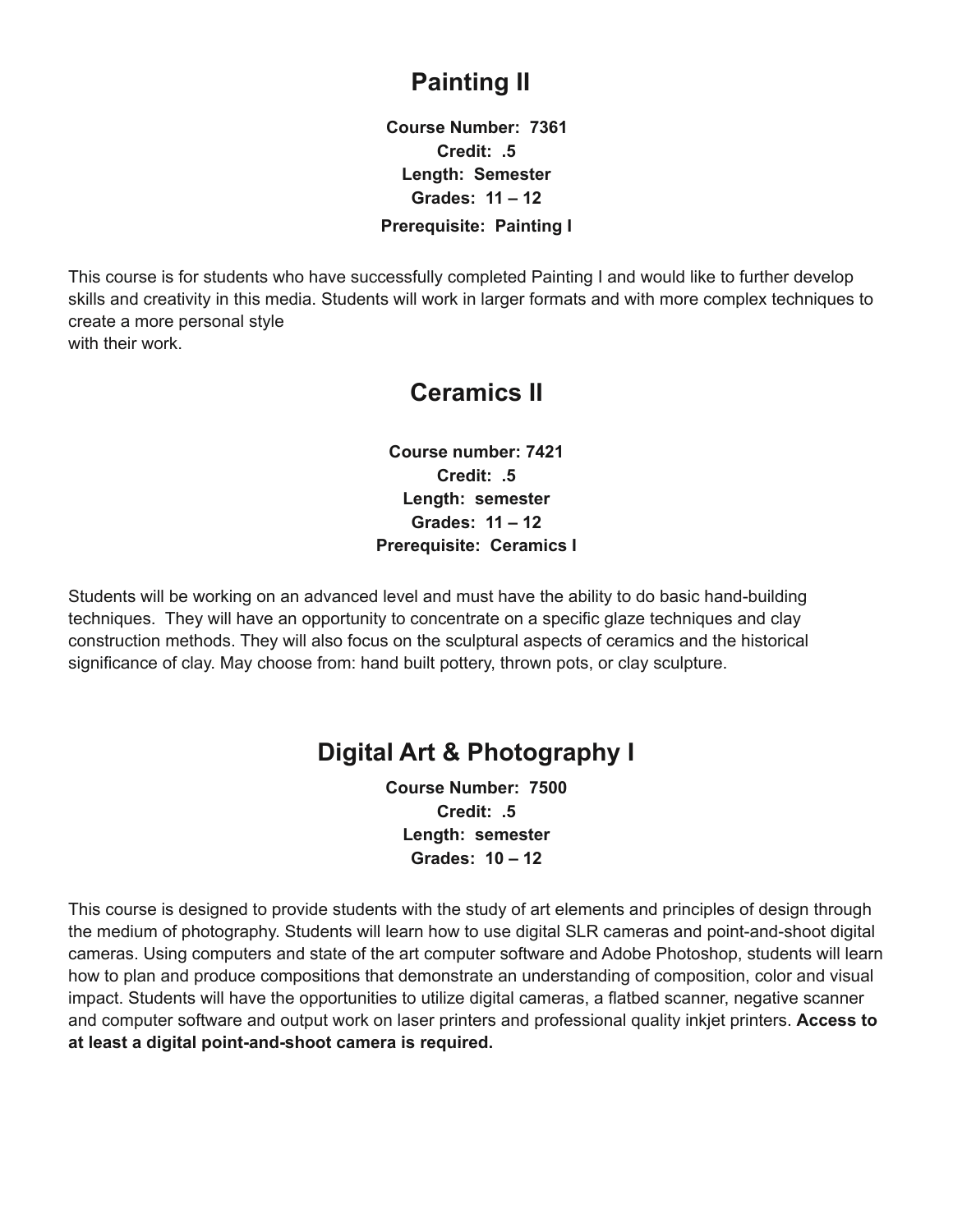### **Digital Art & Photography II**

#### **Course Number: 7510 Credit: .5 Length: semester Grades: 10 – 12 Prerequisite: Digital Art & Photography I**

This course is offered to those students who have taken Photography I and are interested in further exploration and work in the medium. Students continue to build on their knowledge of a traditional and digital darkroom and explore individualized ways to further their learning. Creativity and self expression is the ultimate goal while learning more advanced photography techniques and current trends in the field. **Access to at least a digital point-and-shoot camera is required.**

### **Digital Art & Photography III**

**Course Number: 7515 Credit: .5 Length: semester Grades: 11 – 12 Prerequisite: Digital Art & Photography II**

The course is designed for students that are interested in continuing their study in the medium of photography. The class will focus on theme-based projects and in-depth studies of a wide variety of subject matter. Students will be encouraged to use their knowledge of the subject to work independently to create a strong body of work. The course is ideal for students who want to pursue a career in Art, Photography, Graphics, or Design and/or create a strong portfolio of work for college admittance and scholarships. **Access to at least a digital point-and-shoot camera is required.**

### **Community Art & Design**

**Course number: 7115 Credit: .5 Length: semester Grades: 12 Prerequisite: Art I, Drawing I**

This is a seniors-only, interdisciplinary visual arts course that taps into students' interests in civil engineering, architecture, landscaping and visual arts as a business. The course will include how to complete design proposals, solicit materials and labor, and hone skills in project management ultimately leading to the completion of a beautification project in our community. Final Project to be completed during Senior Job Shadow.